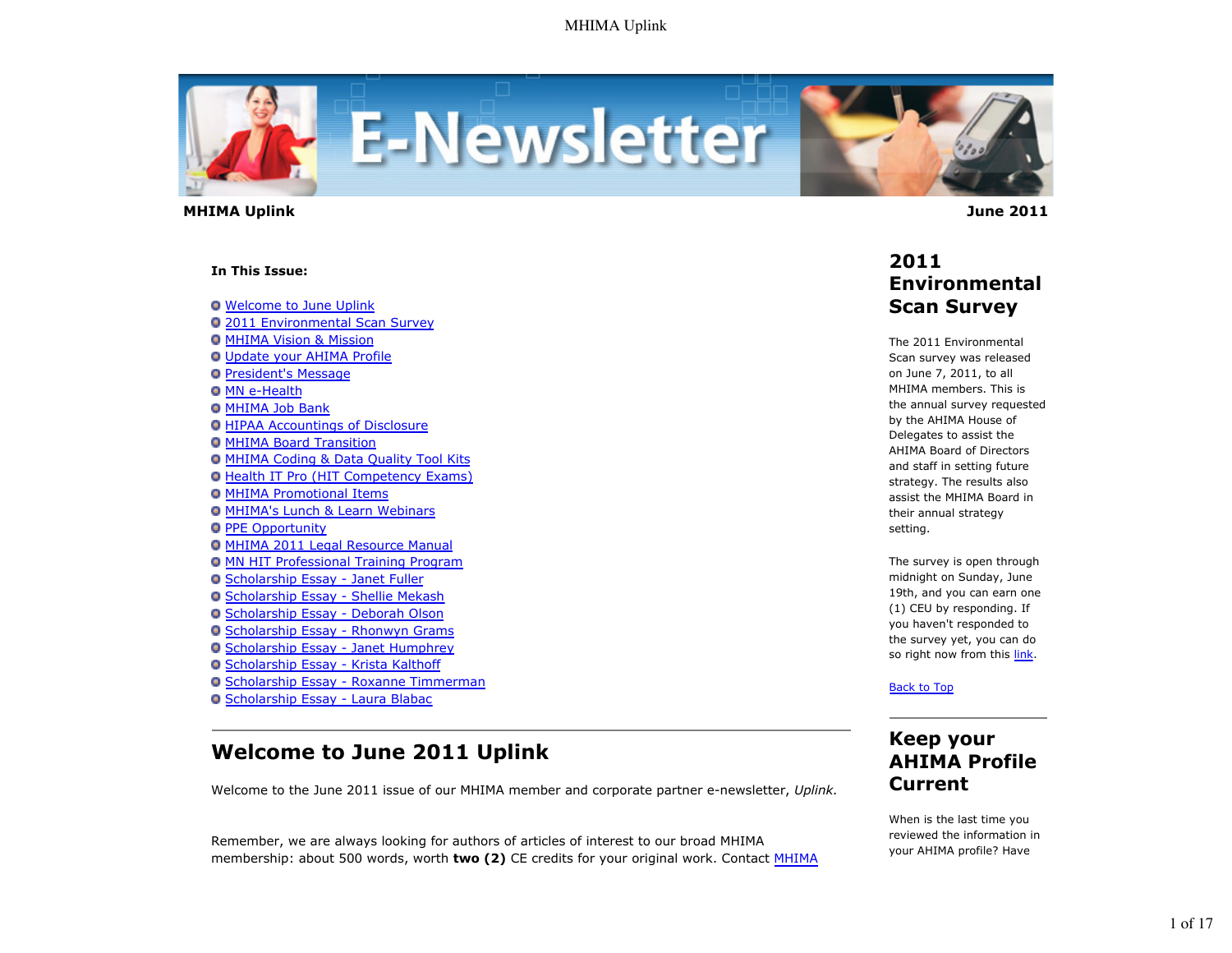

Director.

#### Executive Director.

This issue contains the scholarship essays from our eight MHIMA Student Merit 2011 Scholarship winners.

Current and past issues of our e-newsletter are always available under the UPLINK E-NEWSLETTERS button on our MHIMA website.

If you would like to unsubscribe to our newsletter, please contact Executive

# **MHIMA Vision & Mission**

**Vision:** The Minnesota Health Information Management Association, together with AHIMA, will set the standard and be the recognized leader in health information management practices, technology, education, research, and advocacy.



**Mission:** MHIMA is committed to the professional development of its members through education, networking, and life-long learning. These commitments promote high quality health information and benefit the public, health care providers, and other clinical data users.

#### Back to Top

### **President's Message** Sue Jensen, RHIT



As I sit at my table, today I am writing my last Uplink article as the President of MHIMA. During this tenure, I have visited many of you either at Regional meetings and, of course, at our Annual meeting held in April at Treasure Island in Red Wing. I am truly honored and humbled having been given this opportunity. I am not able to individually name everyone whom has assisted and inspired me, so to all MHIMA members, students and affiliates, I say, "Thank you."

Reflecting back, when I assumed this position last July, I had doubts regarding my own abilities and confidence leading this organization, but a truly wise woman told me that I would be fine. I told her, "I am not like you. I am an outside-of-the box thinker." Being from outstate, my priorities and goals were different from others (at least I thought). Her words to me were, "That is why you will do a wonderful you changed positions? Have a new email address? Have you recently moved? These are just a few of the data elements in your AHIMA profile, and MHIMA uses this information on a regular basis.

The AHIMA member profile was recently updated and has a bit of a new look. Take a minute or two right now, visit the AHIMA Website, log in with your 7-digit AHIMA member number and your last name (capitalize the first letter!), and click on "My Profile/Dues Renewal." Review all of the sections and update the information as appropriate.

In the section for **Component State Association (CSA) Selections**, may we ask that you check "YES" to select E-mails about products and services and Postal Mailings. CSA stands for the state that you want to be associated with as an AHIMA member. MHIMA uses email and occasionally land mail as our primary means of communication, and if you check "NO" in the email or postal mail boxes, you won't receive either type of communication from us. Thank you!

#### Back to Top

# **Staying Up To Date with MN**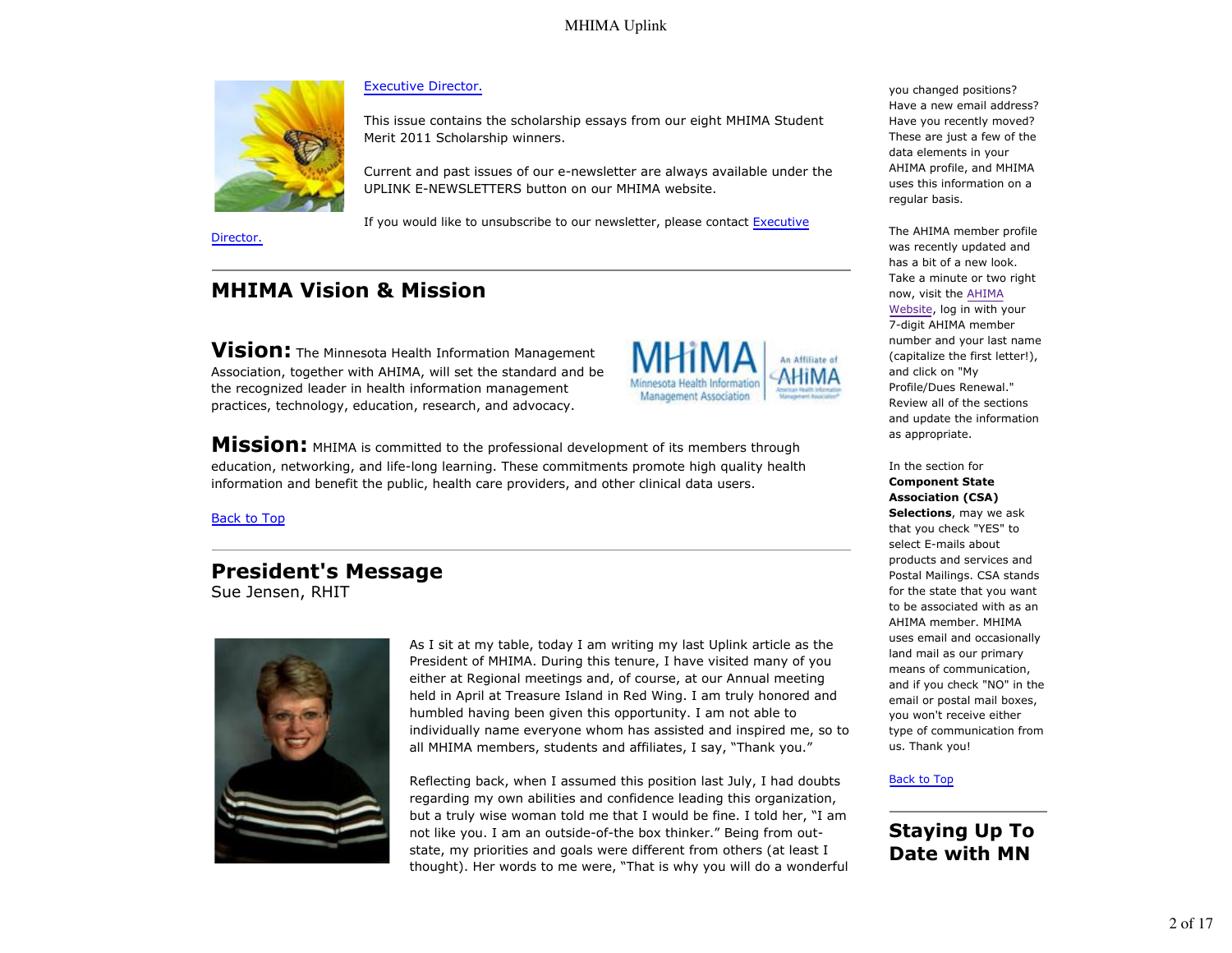Sue Jensen, RHIT job."

Each President MHIMA elects brings different attributes and skills to the position. The diversity of each of us is what makes our organizations (AHIMA and MHIMA) great. While we all strive for the same outcomes in healthcare, whether it be electronic health record systems, release of information or just the same answer when it comes to coding a diagnostic condition or procedure, the journey is different for each of us. With wise wisdom and guidance from former MHIMA presidents and the encouragement and belief of the MHIMA Board, we had a productive, wonderful year.

Several of MHIMA's accomplishments this past year included:

- 443 attendees at our Annual meeting
- 9 webinars on multiple healthcare topics
- 3 awards from AHIMA

In addition, several MHIMA members received recognition from AHIMA with Danika Brinda receiving the "Rising Star" award (remember, that is two members in two years as Megan O'Neill received this award last year), Diane Larson was elected to the AHIMA Nominating Committee, and Jeanne Solberg was elected as a Director to the AHIMA Board of Directors. This past week, MHIMA also submitted two applications to AHIMA in two Triumph Award categories for 2011, so keep your fingers crossed.

In the upcoming years, healthcare facilities are mandated to update their software systems, learn a new coding methodology and on May 31st, we learned that changes are potentially coming regarding the tracking of disclosures, just to name a few. Health Information professionals are the individuals who should be at the forefront, leading our facilities to assure compliance with these upcoming changes.

June continues to be a busy month. The following events are scheduled for MHIMA:

- June 17 & 18 Minnesota eHealth Summit (poster presentation)
- June 24th MHIMA transitional Board meeting at Allina

### **e-Health**

If you aren't receiving the weekly electronic MN e-Health Update newsletter, consider signing up for it. This will keep you up to date on issues related to e-Health, including HITECH, Meaningful Use, Privacy & Security and others, as well as provide links to e-Health resources available for your use. To subscribe, click here.

Back to Top

### **MHIMA Job Bank**

Are you seeking a job? Are you an employer looking for a potential employee? Is your facility looking for someone with a skill set of MHIMA members? Be sure to check out the MHIMA Job Bank Network on our website, which continues to be very popular and new positions are being posted on a regular basis. Here, you'll find information about registering as a "Job Seeker" or as an "Employer". New positions are posted frequently, so check us out often!

**Job Seekers:** There is no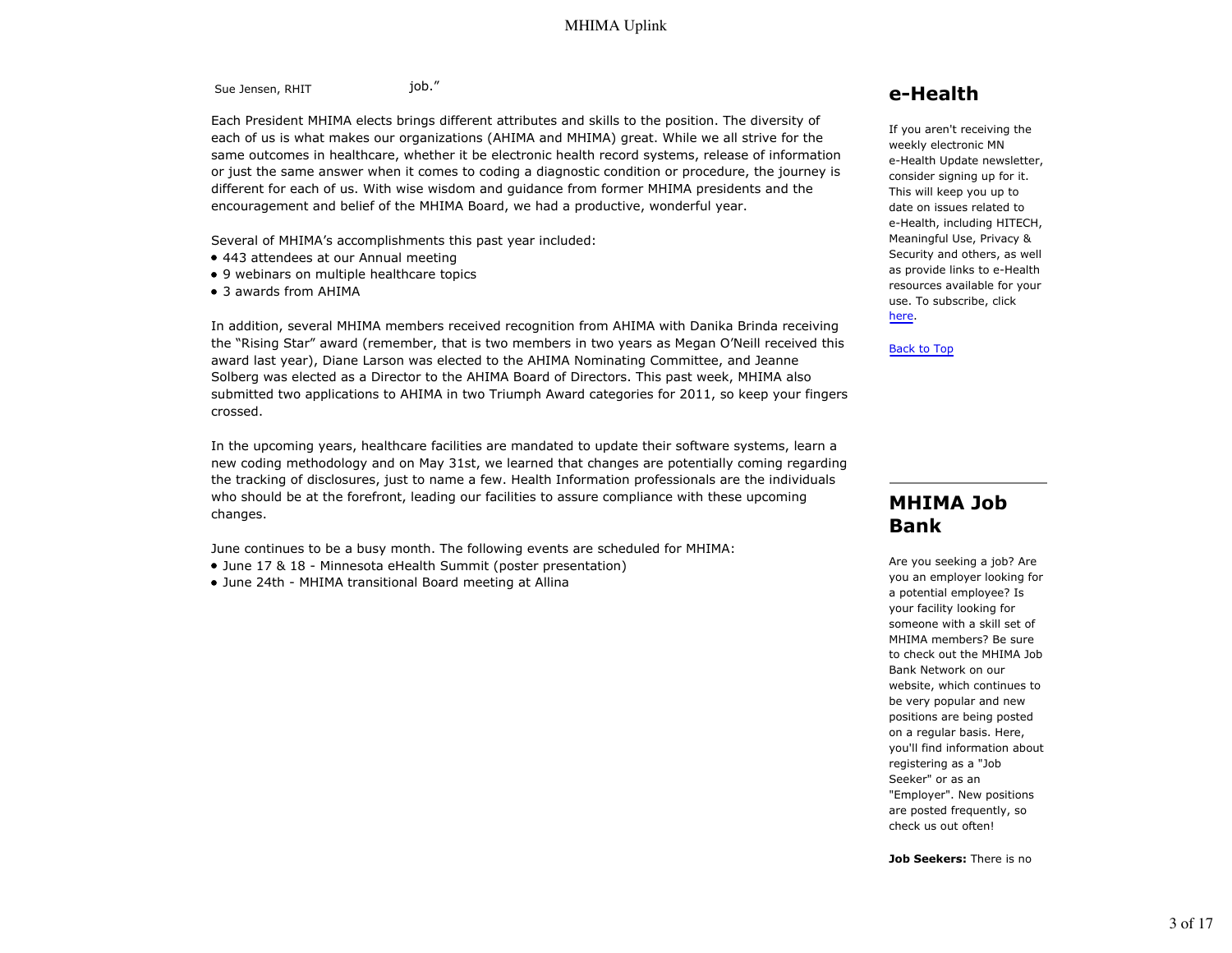June 27 & 28 – Minnesota Rural Health Conference in Duluth (exhibitor booth)

Multiple times people have asked me, "Are you glad to be done?" regarding my Presidency term. I have to say honestly, I am not. I told them, "I just figured out what I was doing and have become confident with my leadership abilities." The appreciation of the role of Past President truly came to light for me, as the guidance and friendship of Steph Luthi-Terry, Diane Larson, Lisa Kampa, and especially Myrna Wells-Ulland who have inspired and guided me. My goal for the next year is to continue in a similar role for our next President.

Congratulations to our incoming President, Gina Sanvik, as I pass the torch to her.

Respectfully yours, Sue

Back to Top

# **HIPAA Accountings of Disclosure**

Steph Luthi-Terry, eHIM KFA Coordinator MHIMA Past President

The Office for Civil Rights (OCR) released its long-awaited proposed regulations for modifications to HIPAA accountings of disclosure, called for in the 2009 ARRA-HITECH legislation.

HITECH expanded an individual's right to an accounting of disclosures of his or her protected health information (PHI) to include disclosures for treatment, payment, and operations, if the disclosures are made through an electronic health record.

OCR's rule also proposes to expand the accounting provision through a complementary requirement to "provide individuals with the right to receive an access report indicating who has access to electronic protected health

information in a designated record set." OCR "believe[s] that these changes to the accounting requirements will provide information of value to individuals while placing a reasonable burden on covered entities and business associates."

Individuals would have a right to a report beginning January 1, 2013, from entities that have acquired electronic health record systems after January 1, 2009, and beginning January 1, 2014, from entities that acquired systems before January 1, 2009.

AHIMA is forming a response team and will make comments available for member information before the end of the response period. As a member of the EHR Practice Council, I will be participating in the AHIMA volunteer group once the proposed rule is made available. There is a 60-day window in which we will be able to submit comments.

fee to register.

**Employers:** Job posting fees are very reasonable and reach all of our MHIMA membership. E-blasts of job announcements are also available for purchase.

Click Here to visit the MHIMA Job Bank.

Back to Top

**MHIMA Coding & Data Quality Roundtable Tool**

#### **Kits**

The MHIMA Coding & Data Quality Committee's newest PowerPoint presentation, including case study questions, is **"Neoplasms - Carcinoid Tumor"** There is an accompanying case study answer presentation. This is one of several "tool kits" developed for use by MHIMA members to support coding education and discussion in your facilities and at your regional meetings.

Is there a tool kit topic that needs to be developed? Let your needs be known. Contact Angela Jackson.

The general "Do It Yourself" PowerPoint tool kit gives you the guidelines to set up a coding roundtable.

Additional tool kits on



Steph Luthi-Terry, MA, RHIA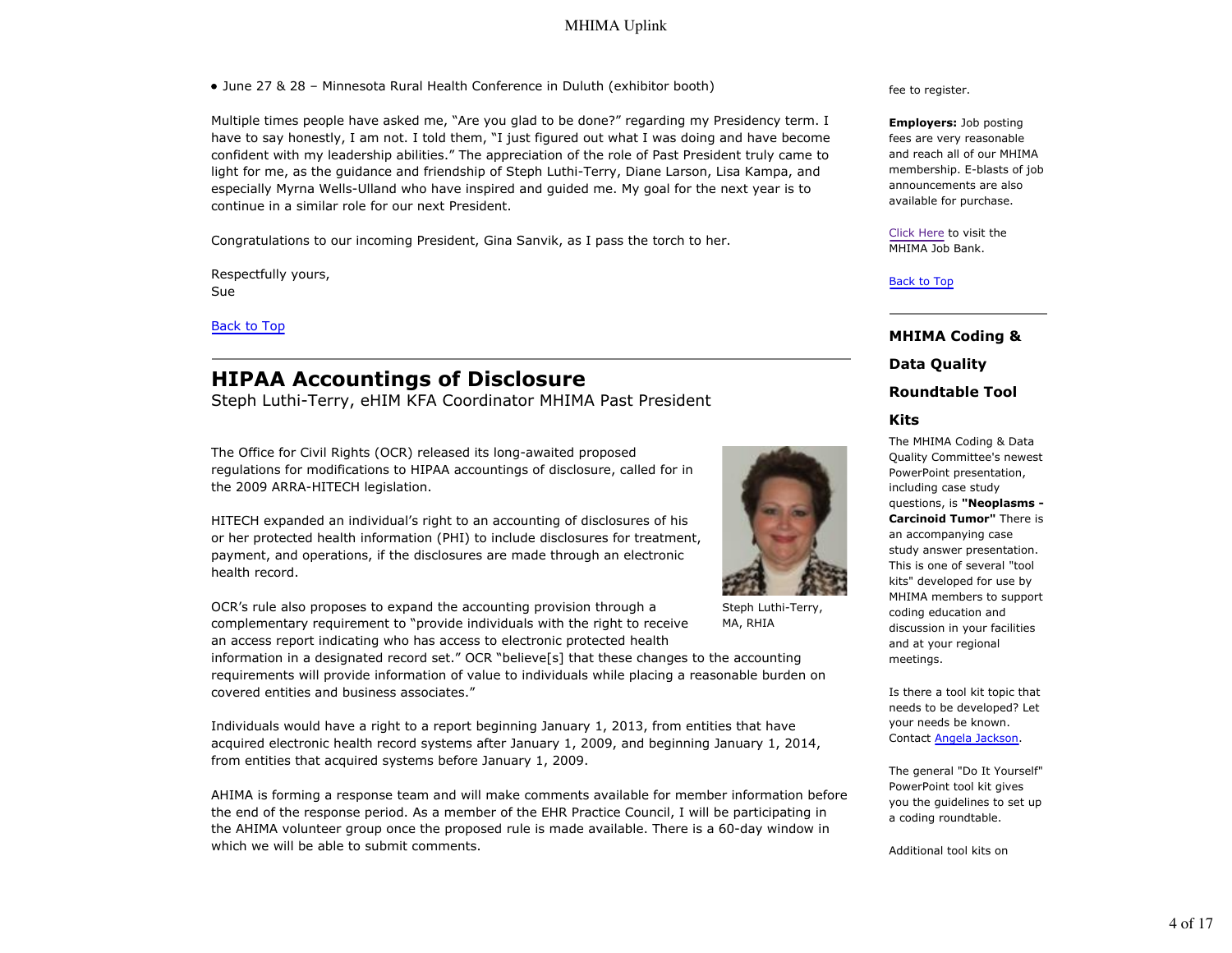If you have specific concerns related to the proposed rule, I would like to hear from you. I suspect there will be common themes that our members will identify. This information can then be utilized to provide comment and input with the volunteer group I will be participating in.

Please feel free to forward your comments to Myrna Wells-Ulland, Executive Director of MHIMA. Myrna will collate responses and forward them on to me.

#### Back to Top

# **MHIMA Board Transition**

Your 2011-2012 incoming officers and board members were welcomed at our annual business meeting on April 28, 2011 and will officially take office on July 1, 2011:

- **President-Elect:** Ranelle Bauer, RHIT
- **Secretary:** Katie Miller, MA, RHIA
- **Treasurer:** Kristi Lundgren, RHIA
- **Delegate Director:** Jean MacDonell, RHIA

They will join Gina Sanvik as President, Sue Jensen as Past-President, Danika Brinda and Janelle Wapola as 2nd year Delegate Directors.

MHIMA extends a final official thank you to Steph Luthi-Terry, Past-President, Cindy Glewwe, 2nd year Delegate Director, and Penni Drews, Secretary, whose terms conclude on June 30, 2011. On behalf of everyone in MHIMA, we are so appreciative of your leadership and commitment to the vision and mission of MHIMA and to our HIM profession.

#### Back to Top

### **Health IT Competency Exams Are Now Available**

News from the Office of the National Coordinator for Health Information Technology: Health IT Professionals (HIT Pro) exams opened to individuals on May 20, 2011. These exams assess basic competency of individuals who are seeking to demonstrate proficiency in certain health IT workforce roles integral to the implementation and management of EHR. There are six exams, aligned with the roles and training provided by the Community College Consortia associated with the Health IT Workforce Development Program grant funding.

These competency exams are not a credential or a certification, but enable health IT professionals, employers, and other stakeholders to assess their own health IT competency levels or the competency of their health IT staff members, as appropriate. The exams may also be used by employers to identify training gaps and personnel needs integral to achieving meaningful use of EHR. As the healthcare industry transitions to EHRs, HIT Pros show a commitment to their profession and their career. It can be said that the future of health IT starts with the HIT Pro competency exam.

specific topics that have been developed and are available include Interventional Radiology, E&M, Heart Failure, updated Present on Admission (POA) and Aftercare vs Follow Up.

All are available on the Coding and Data Quality

button on the MHIMA website. Watch for additional toolkits as they are developed!

And a reminder about your general coding questions: You are encouraged to use AHIMA's Coding CoPs for coding related questions. There is a general coding CoP community for coders as well as several for specific coding areas. These CoPs are a great resource for submitting coding questions and participating in the discussion threads surrounding the questions of others. To participate in these CoPs, Click Here.

#### Back to Top

### **MHIMA Promotional Items**

Check out our MHIMA Store on our website. You'll find tailored logo button-downs, cozy crews and hoodies, and a stunning sterling silver key ring, embossed with our logo, for sale. These items would make a great gift for yourself, a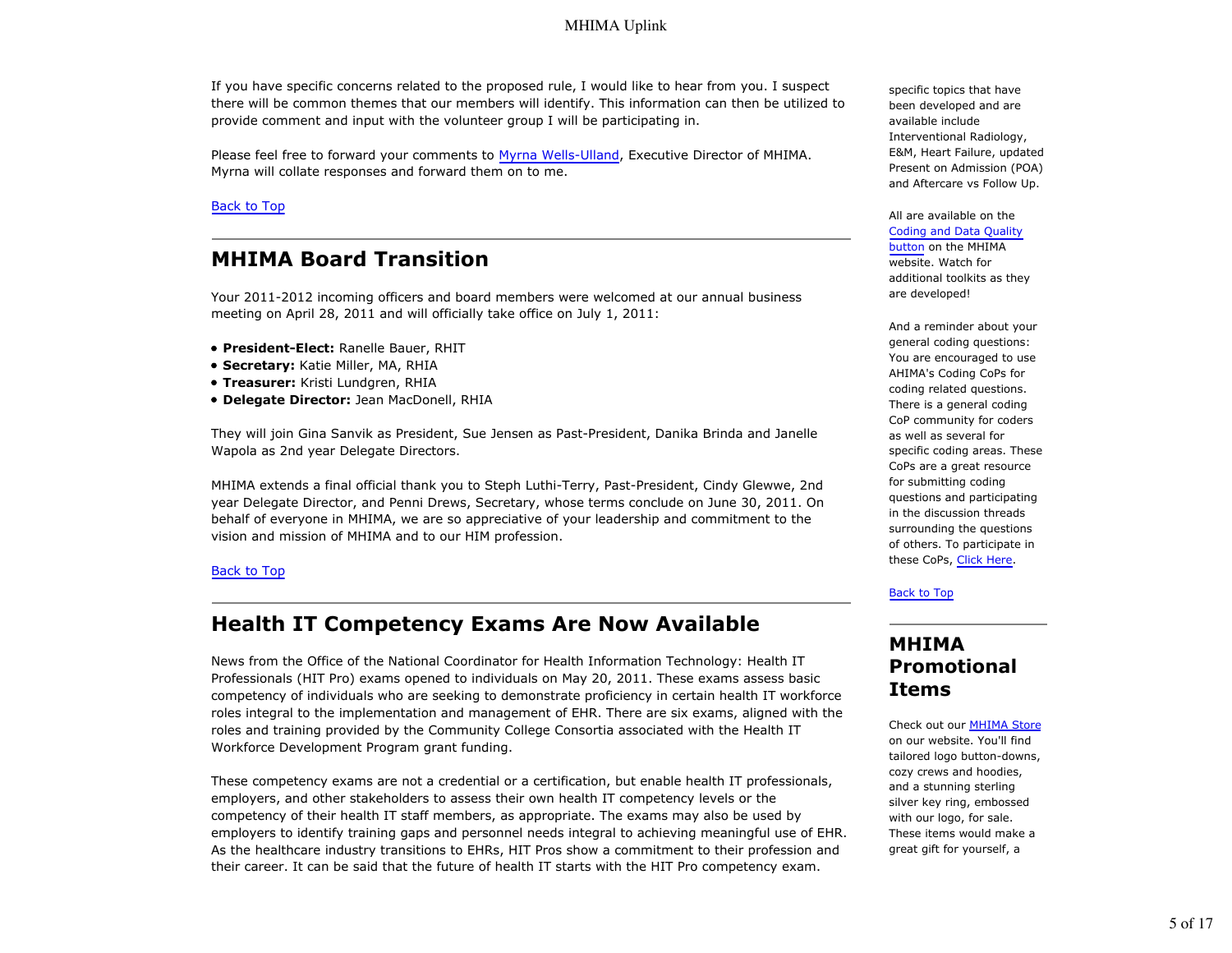Each exam consists of 125 multiple-choice questions to be completed in three hours. Pearson Vue will conduct the exams at one of its 230 nationwide test centers. Individuals who took the first exam in May will receive their results in the mail in four to six weeks. Starting in September, the exams will provide live scoring.

Vouchers for the exams are free to students trained through the Community College Consortia program (HIT Work Force Grant Training) and for other individuals with relevant experience, training, or education in health care or IT. Vouchers will soon be available through Pearson Vue's Voucher Store and may be ordered by members of the Commmunity College Consortia, other accredited academic institutions, state and local employment agencies, and health care providers. These institutions may distribute vouchers to individuals who meet the criteria. The vouchers expire four months after being ordered.

The cost of the first exam for individuals without a voucher is \$299. The cost to re-take an exam or take an additional exam for another role is \$199. Individuals must make reservations to take the exams with Pearson Vue either by phone (888-944-8776) or online. You have up to 48 hours to cancel or reschedule your reservation before the exam appointment.

Exams are available for the following roles:

- Clinician/Practitioner Consultant
- Implementation Manager
- Implementation Support Specialist
- Practice Workflow & Information Management Redesign Specialist
- Technical/Software Support Staff
- Trainer

For complete information about all aspects of the exams, click here

#### Back to Top

### **MHIMA's Lunch & Learn Webinars**



MHIMA's Lunch & Learn Webinars have concluded for the summer. All webinars from this past year have been recorded and a DVD is available for purchase if you could not attend the live event. Visit the MHIMA website and click on the HIM Education button/Online Learning for complete details on the "live" events as well as ordering recorded webinars.

Archived versions are now available for \$49 for members, or a package of three for \$129.

The MHIMA webinar series is an opportunity to pick up needed information as well as earn CEUs at a very reasonable rate, and our presentations reach our members all across the state. We hope you take advantage of our archived webcasts!

colleague, or to honor someone's achievement.

You can find these items at our MHIMA booth at the upcoming Annual Meeting also!

Back to Top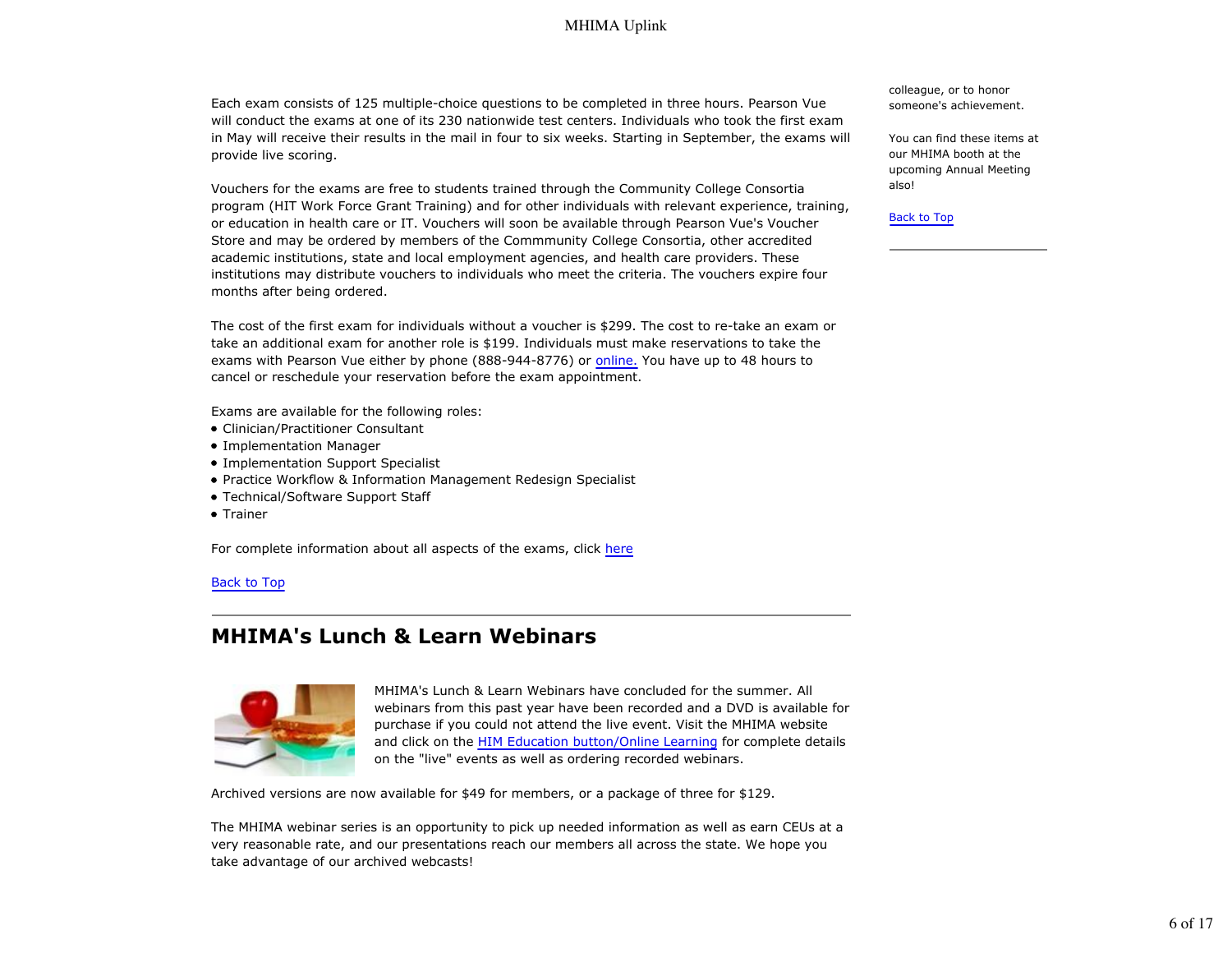#### Back to Top

# **Professional Practice Experience (PPE) Opportunity**

Finding a site for a student's internship is critical to their future success, and by extension, to our overall success as a HIM profession. Every year, HIM students begin the search for a field-based professional practice experience (PPE).

AHIMA has issued a "call to action" for PPE site manager opportunities. This is a great way to add to your annual continuing education unit (CEU) requirement while fulfilling a fundamental obligation of our profession. AHIMA-credentialed professionals who mentor a student are eligible for one CEU for every 60 minutes of direct contact with a maximum of five CEUs (five hours of contact) per student, and a maximum of 10 CEUs is allowed in each recertification cycle.

In today's environment, change is coming at a fast pace. This generation will soon become an extraordinary asset in advancing our HIM profession. This is your time to make the choice and be the difference in helping mold our future HIM leaders.

Sign up to be a PPE site manager by clicking here. Your contact information will be shared with only CAHIIM-accredited HIM programs.

Thank you!

Back to Top

### **MHIMA 2011 Legal Resource Manual is Here!**

Great News! The 2011 Legal Resource Manual is available for order and we have new pricing!

- \$150 MHIMA/AHIMA members (tax-exempt organizations)
- \$200 non-members (tax-exempt)
- \$90 student members of AHIMA with MN as their designated state and enrolled in a tax exempt educational program

Individuals ordering from organizations who are not MN sales-tax exempt will be charged MN sales tax in addition to the prices listed above.

Updates from the last 2009 version include consents, affiliate record sharing, ID fraud/theft, breach of information, ROI updates, and issues related to the use, regulation, correction, etc. of the EHR. It includes the laws and rules that address the majority of issues that may arise with respect to health information practice. As one member states, "This is truly a valuable resource for anyone that works with health care." It's a compilation of best practices and experience of HIM professionals and the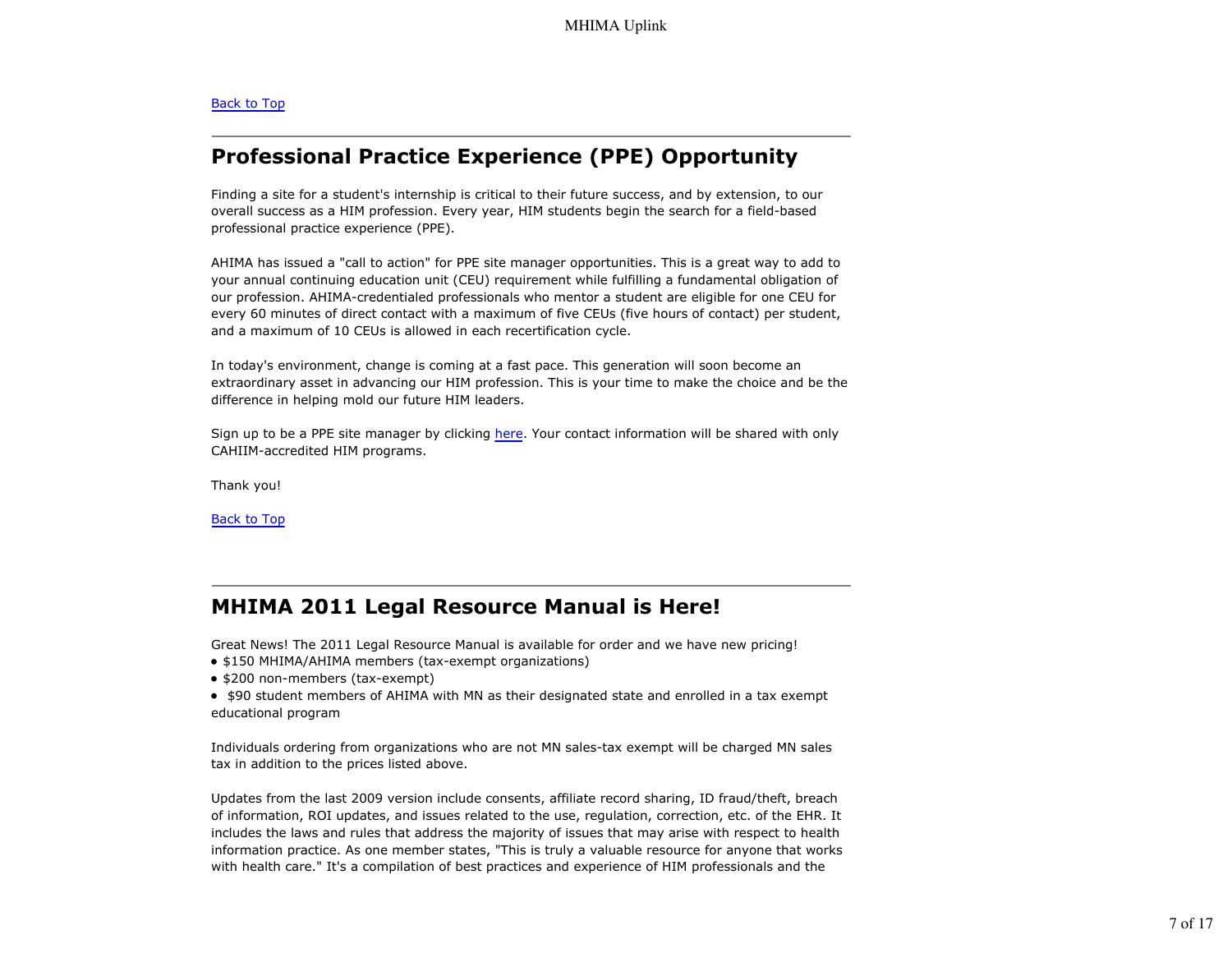facilities they represent in Minnesota, and again it's had legal review. All HIM Departments should have this Manual in their office for ready reference.

Our thanks and appreciation to the 2011 Legal Resource Manual team led by Heidi Onsted and Chris Bushaw for their extensive work in making this updated resource available for you.

MHIMA also thanks IOD, Incorporated, one of our corporate partners, for reproducing our 2011 Manual CD.

For more information and to order, click here.

Back to Top

# **MN HIT Professional Training Program**

Normandale Community College is currently recruiting students for the Health IT Professional Training Program, a 6-month ARRA-HITECH funded HIT program focused on job-specific training for one of four workforce roles in the field of HIT. This training incorporates "hard" technical skills as well as "soft" skills such as problem solving, decision making, time management, etc. The program is offered as an online, distance learning program with intermittent face-to-face meetings.

If you have a background and/or education in any of these areas, you would be a good candidate for this program:

- IT professions
- Health professions
- Health Information
- Technology professionals
- Other related fields such as public health, software vendors, IT or HC consulting firms

The next cohort for training begins October 2011. Applications will be accepted starting the end of June, 2011. For more information from Normandale Community College, click here. You'll find a link to the MnHIT Short Term Training Program and an online form application.

Back to Top

# **Scholarship Essay - Janet Fuller Herzing University**

### **\$500 Scholarship - Coding Category**

"How I Will Use This Degree to Advance the HIM Profession"

A brief look at my professional experience best explains how I will use a degree in HIM to advance the profession. My journey to the position I hold today as presentation producer for corporate executives has been a career development experience taking me through the advancements of technology every step of the way. My ambitions and goals have always been the same, to organize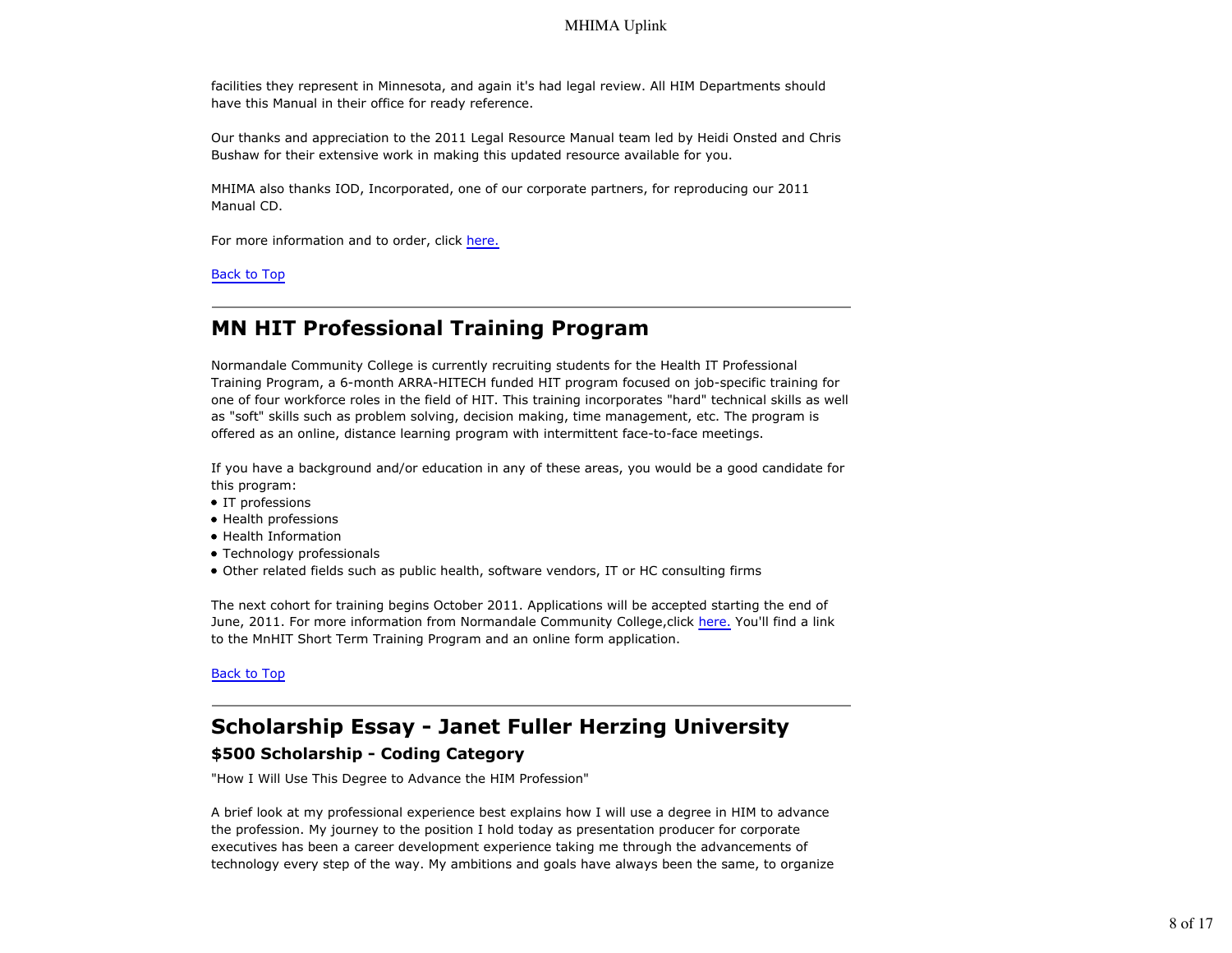the information and deliver it in the most efficient and cost-effective way. It has involved surviving many technological hurdles, being deadline and data driven all of the way.

My background in designing and producing presentations for high-level corporate executives and running their meetings in front of large audiences requires a love for detail, accuracy, diligence, professionalism, patience, and steady nerves. Being thrust into projects demands learning new things rapidly; be it a client's new product or a new advancement in software or hardware to deliver information. I love learning and I have been very successful in the meetings and events industry, because I learn fast and I am continuously staying abreast with new developments. Alas, it is a niche market and the call for this specialty service has drastically declined over the past few years.

My decision to return to school was not an easy one. I researched nearly two years before I arrived at Health Information Management. After Coding, Anatomy and Physiology is my favorite course. Early in my career, I was a technical illustrator and painted animation cells for slide production. I did a lot of anatomical drawings of ears, eyes and hearts for doctors to give presentations. Every little detail was drawn by hand. Because of this, I have a secret passion for Frank Netter and his anatomical works.

I also have a knack for terminology. I studied foreign languages in high school and I feel I have an intimate relationship with words, dissecting them to understand them, and my career has trained my eye to catch typographical errors. Admittedly, I could not carry out an intelligent conversation with medical terminology, but I can read the language with accuracy and understanding.

As do many others who pursue this field, I have had numerous family members who have fought battles for their health that I have been very close to. I lost a sister, sister-in-law, and a nephew to cancer, another sister to a pulmonary embolism, and recently helped my brother through his CABG. I provided care-giving first to my mother who had liver cancer, then to my father with dementia. Learning about Medicare and HIPAA from a consumer stand point sparked an interest in me to learn more from the administrative side. Something about healthcare just clicks for me.

I chose coding not only because I have a strong sense of detail and extensive knowledge of computer applications, I believe the field will give me opportunities to obtain a secure and rewarding career. I have many skills and a vast knowledge that I can apply towards a new career in the healthcare sector. I many not be suitable for physically helping patients one on one; I do think I can be of value to the field from an administrative standpoint.

I have found that most of my learning experience has come down to what I have known and exercised for years. It is not always how much you know, it's knowing where to look to find the correct answers.

MBIC is my focus now, but I may want to carry it further. My first goal is to obtain a diploma; I have further ambitions to extend my academic career into Healthcare Information Management. I would like to work in the environment before I set higher goals. I bring to the table maturity and discretion that only time can build.

A scholarship will enable me to continue my pursuits as a college student, and widens my ability to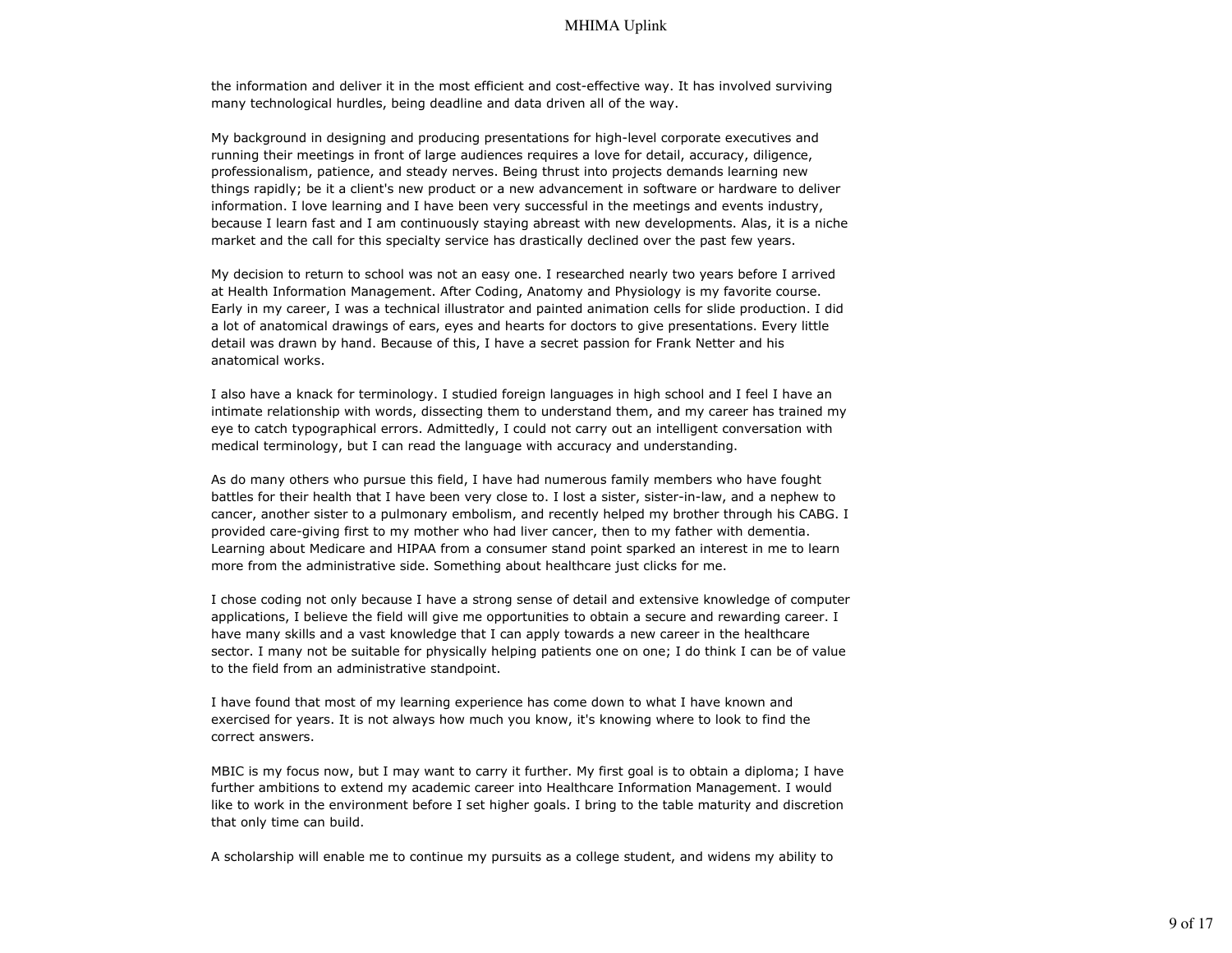financially make my goals a reality. I appreciate your time in reviewing my scholarship application. This scholarship will be of immense help to my career development.

Back to Top

# **Scholarship Essay - Shellie Mekash Rochester Community & Technical College**

### **\$500 Winner - RHIT Category**

"How I Will Use This Degree to Advance the HIM Profession"

I will use the Health Information Technology degree for the advancement of this profession in our area of the state, and more specifically, in my place of employment. I am so excited and proud to be achieving this goal and by accomplishing such, being on an even playing field with my peers in regards to HIM. Serving on a committee at the regional level or volunteering on the state level is on my next set of goals. Along with that, continuing to network and bring in best practices to my organization.

Obtaining this degree opens up so many doors on a personal and professional level for me. On a personal level, visiting with those high school students on just what an incredible opportunity there is out there for HIM professionals with the demand for the electronic record and interoperability. Explaining to them just what it means in terms of jobs and a future that could be theirs. It is a field that is not widely sold, at least not regionally, and up until recently there wasn't a lot of hype about the need for these professionals, at least not in the average public's eye. Being a non-traditional student, I will also plug (and have) the profession to those that are looking for a career change with many, many opportunities out there.

On a professional level, I have a high desire to interact with other HIM professionals to learn from each other, glean processes, work flows and philosophies from them to establish best practices for my workplace. Sharing at regional meetings and interacting at the state level is so very valuable for all in attendance. I gain a lot of information by attending and come back with a renewed enthusiasm for HIM. At some point, when my experience and knowledge warrant, I would love to be involved in a state meeting. This opportunity could come as a member of one of the committees or as a presenter on a specific topic. I know committee membership can be a challenge geographically, but with technology we've come a long way in gaining participation without all of the travel involved. Once I have completed my goal of obtaining the credentials RHIT, I will have more available time to pursue being active on a regional or state level.

As far as planting seeds for this profession, I am proud to report that my daughter is currently in Northland College's HIT program and her friend is taking coding classes to obtain her certificate from there as well. If you ask them, I have had an influence in showing them just what a wonderful, rewarding career Health Information Management can be.

#### Back to Top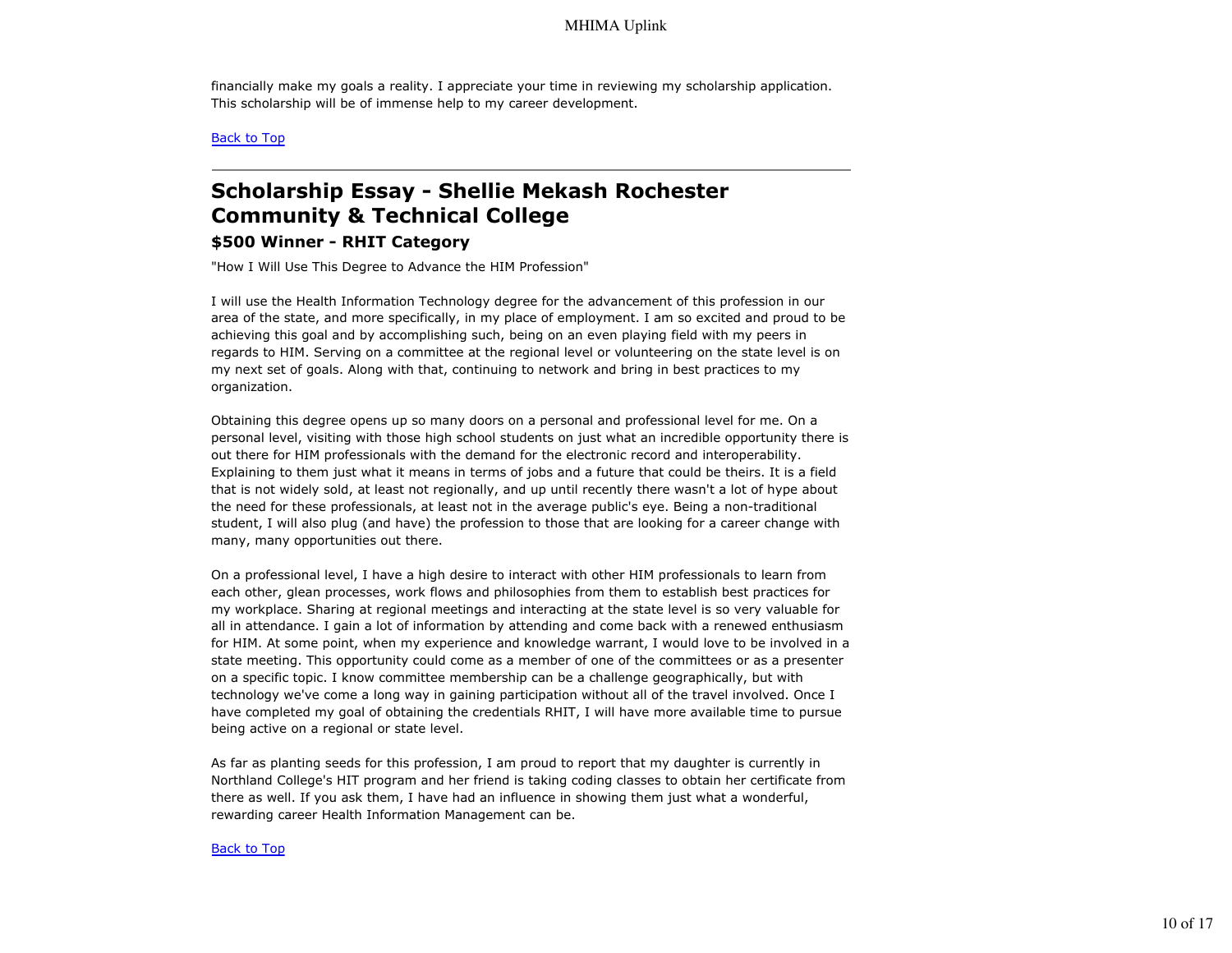# **Scholarship Essay - Deborah Olson Anoka Technical College**

### **\$500 Scholarship - RHIT Category**

"How I Will Use This Degree to Advance the HIM Profession"

Have you ever been asked a question like, "How old would you be if you didn't know how old you were?" This was a common question my dad would ask me. He lived as though he never knew his age and he reminded me that life is certainly a precious gift on wheels. In other words, never stop moving and learning. Absorb all that you can and obtain education that will allow you to be purposeful to others first and then to yourself. For this reason, I decided I wanted to go back to school to obtain my Associate of Applied Science degree at Anoka Technical College in the Health Information Technology program. I plan to incorporate 30 years of experience in the health insurance industry with the new skills I am learning to obtain a rewarding professional position as a RHIT.

With many changes occuring in the industry, the introduction of the electronic health record, protected health information, HIPAA, and the implementation of ICD-10, I felt it was time to learn how my skills could serve a better purpose to others and bring me a feeling of accomplishment. I have worked with CPT and ICD-9-CM coding for 30 years and was out in the industry when the first DRG claims came through our claim system. I have had the chance to see how everything has evolved since 1980, and I am glad that I can use some of my knowledge to help carve the way into the future.

I have held many positions including claim examiner, auditor, claim consultant, trainer, and time management coach. With each of these titles, there came along bits and pieces to build upon from my prior position. I have been pleasantly surprised at my realization of how I fit into the future of this HIM profession. The skills I have refined over the years in the insurance industry will play an important part in my new career. I will be able to contribute my knowledge and experience as I continue my learning and move forward in this adventure. I am self motivated and enjoy playing an active role in a team environment. I look forward to an auditing position utilizing my skills and knowledge.

As a result of a large layoff in the health care industry from the difficult economic times in our nation, a new door has opened for me and the opportunity to return to school became a possibility. While this has been a great sacrifice for my family, we have worked together to develop and re-evaluate our budget and household responsibilities. At times the challenge seemed difficult and perseverance kept each of us moving ahead. I am well on my way towards achieving my goal to graduate in December of 2011. Interestingly is that my daughter will be graduating from high school in June of 2012, and she is so proud of her mom in college.

I look forward to my new profession and I am grateful that I can be a contributor with information to help as we all go through the incredible changes that are anticipated in the Health Information Technology field over the next few years. I look forward to the exciting and challenging times ahead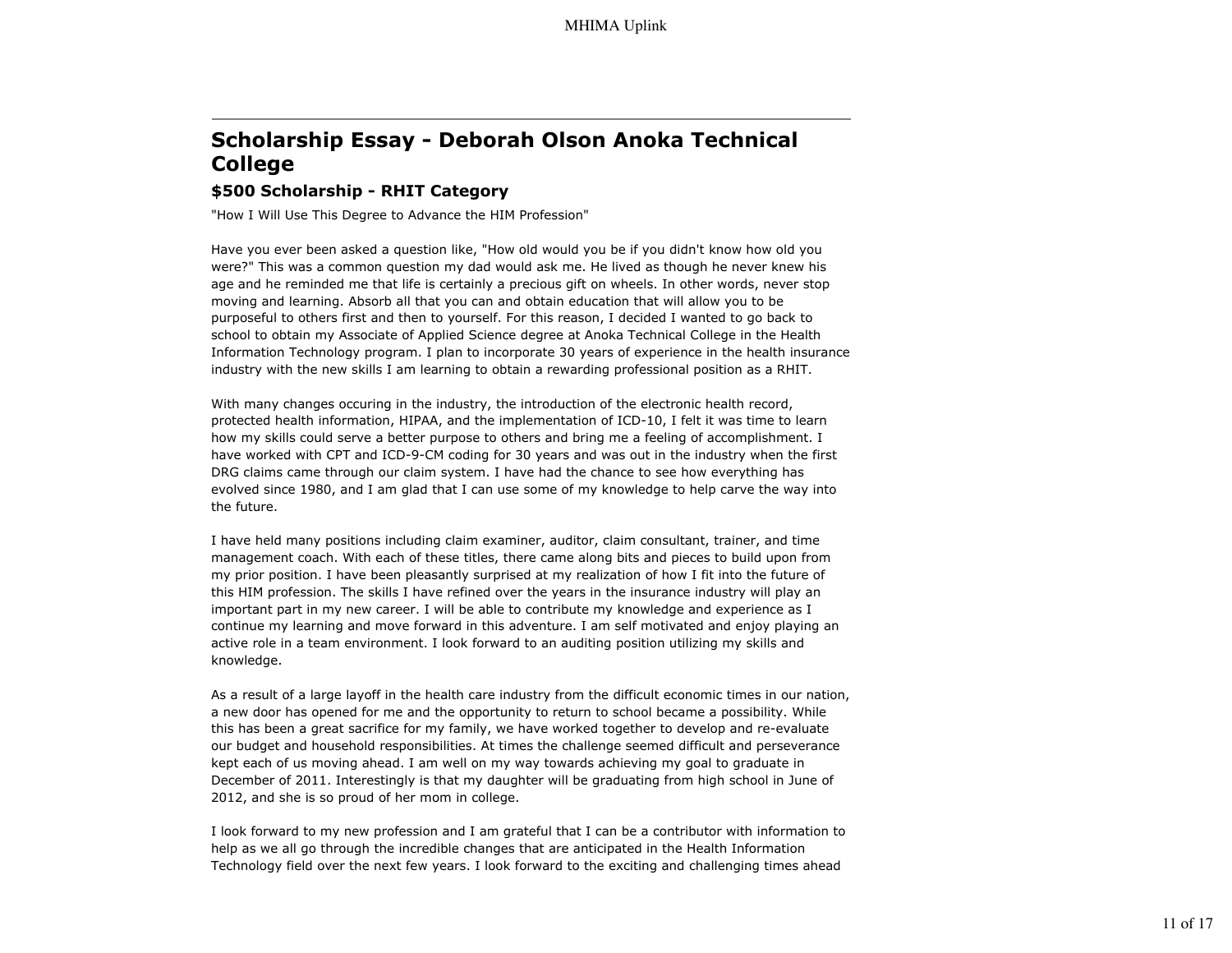of me. This adventure has provided me the time to just stop and look at my life in general, where I am going and most importantly, how I can contribute to and fit into the new era of health information technology.

Back to Top

# **Scholarship Essay - Rhonywn Grams Rasmussen College Eden Prairie**

### **\$500 Scholarship - RHIT Category**

"How I Will Use This Degree to Advance the HIM Profession"

Health information management (HIM) is evolving and the processes that were once used are becoming obsolete in the modern medical world. Historically, the medical records department was a paper machine, now we are on the way to becoming a paperless industry where there are new challenges to overcome in an electronic world.

I currently work as a HIM Clerk and I have had the opportunity to bring new ideas to the department for better processes such as filing with patient's medical record number, and help facilitate more efficient process for compliance issues. These new ideas have had positive and enthusiastic responses from the managers as well as the assistant director of the department. The managers have been very open to receiving new ideas from a HIM Clerk who has a fresh perspective as well as the knowledge to improve the department's processes. I can only assume that as I become more knowledgeable that I will not only be able to bring even more efficient processes to life but to also teach others what I have learned.

With 10 plus years of on-the-job experience I have a solid understanding of the different aspects of HIM, and combining that with my education I feel it can only benefit myself and others that I work with now and those I will in the future. Sharing this information can help the medical records industry in many ways. It will benefit the employers, insurance companies, and the government, and it also will help the public feel safer knowing that their personal and confidential information is being handled with care. By learning and understanding new methods of record handling, I feel that I can perform my job duties to the fullest expectations of everyone involved with as few mistakes as possible.

Upholding a high standard for both my education and my career reflects on how I want others to see Health Information Management. The HIM profession exhibits a level of professionalism and integrity as we conduct business as well as how we support new methods of learning. I will take these values with me through my career as a student, and as a valuable asset to the HIM profession.

#### Back to Top

# **Scholarship Essay - Janet Humphrey Saint Paul College**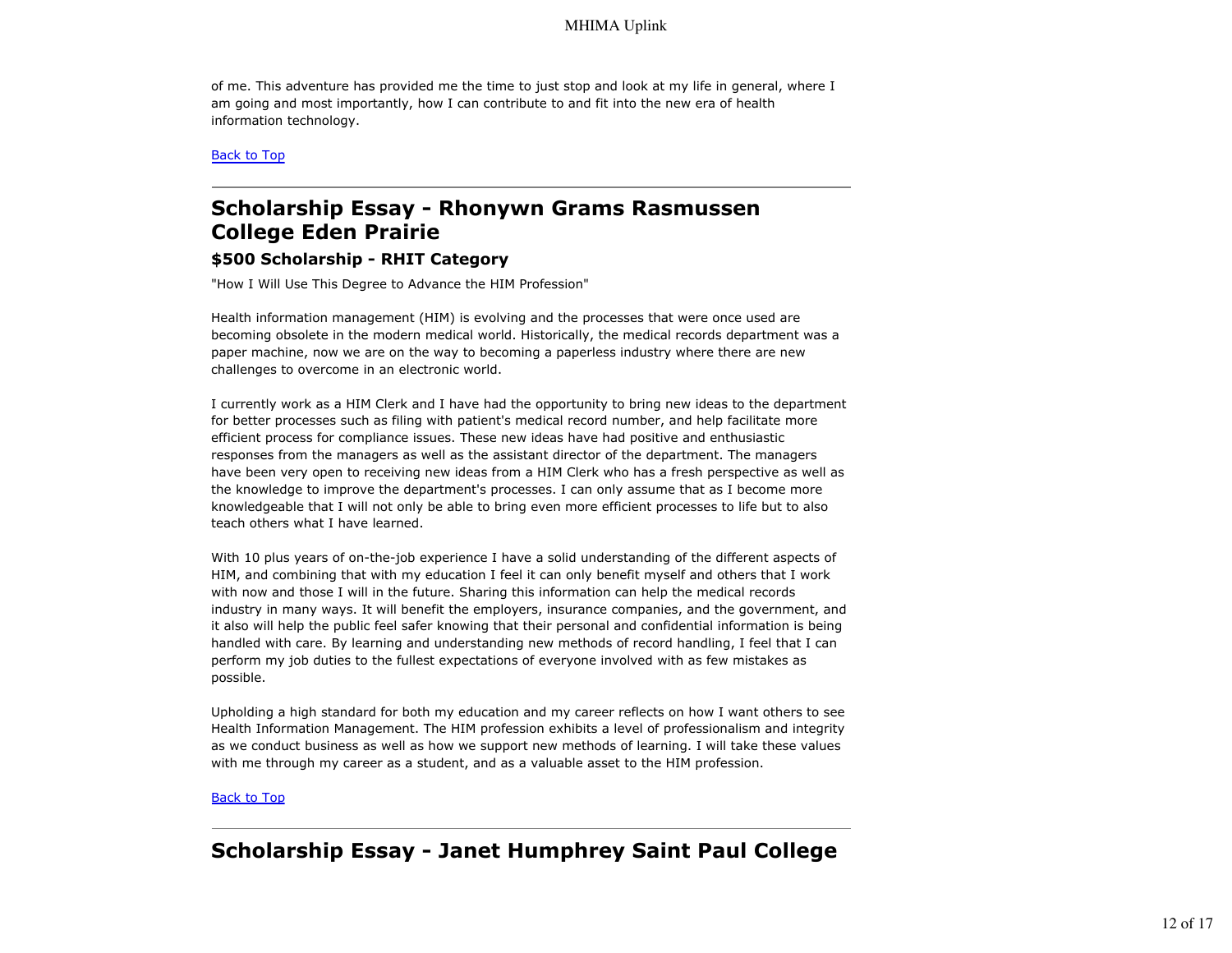### **\$750 Scholarship - RHIT Category**

"How I Will Use This Degree to Advance the HIM Profession"

After over 20 years as a registered nurse in a hospital setting, I began preparation for another career. I appreciated much about the nursing profession but was becoming stressed and physically drained in that setting. I had casually considered potential options, but after experiencing stress fractures in both legs despite my physical fitness, I knew it was time to consider "re-tooling" more seriously even though I made a full recovery.

During my convalescence, I was beset by a managed care organizations' attempt to manage me out of my sick leave despite my physician's advocacy and my best eforts. Those who were finally able to intervene so that this was resolved in my favor were the medical records staff who worked in the orthopedic surgeon's offices. I wondered if I might be able to do the same for others in the future, and began to think about the possibilities for service to the many people who would transition into Medicare in the coming years and also for those who might be able to consider the possibilities of insurance if health insurance reform became a reality.

In the course of my years in nursing, I had also become interested in heart care and cancer registries, infectious disease prevention, public health and education in disease management. Meeting with the director of Saint Paul College's HIT program began a process of learning of many possibilities for using my medical experience in new ways in health care.

If I am to advance the HIM profession, my first objective is to make full use of every educational opportunity in my program to prepare myself to be the best health information professional I can possibly be. The program is challenging and worthwhile. My goals include my associate degree, coding and RHIT certifications and continuing education.

I have attended the Region G fall conference. I network with an MHIMA board member, and I have found these professionals and those teaching in Saint Paul College's program to be generous, friendly and committed. I am not precisly sure what part of the professional organization I will involve myself with, though I will certainly attend some of the state and regional meetings. My involvement in social justice advocacy over the years may draw me in the direction of legislative and other advocacy. I look forward to joining health information professionals in using our collective wisdom and experience to advocate for health care systems to serve our people and the best information systems to serve the health care needs of our country.

When I read AHIMA's various codes of ethics, words that stand out for me are "protect" and "service." The values of respect for privacy and confidentiality are values worth protecting and serving. The values and history of this profession are worth protecting. This is the kind of work I wish to do: to protect and to serve. I do not just hope to do a job. I hope to become a better person and a better advocate by serving a good profession.

I have been constantly encouraged and supported by people in the HIM profession. At a stage in life when many of my peers have become stale and tired of working, I am now looking forward to wonderful possibilties for many years of service. Since there no longer is a cavalry, I've committed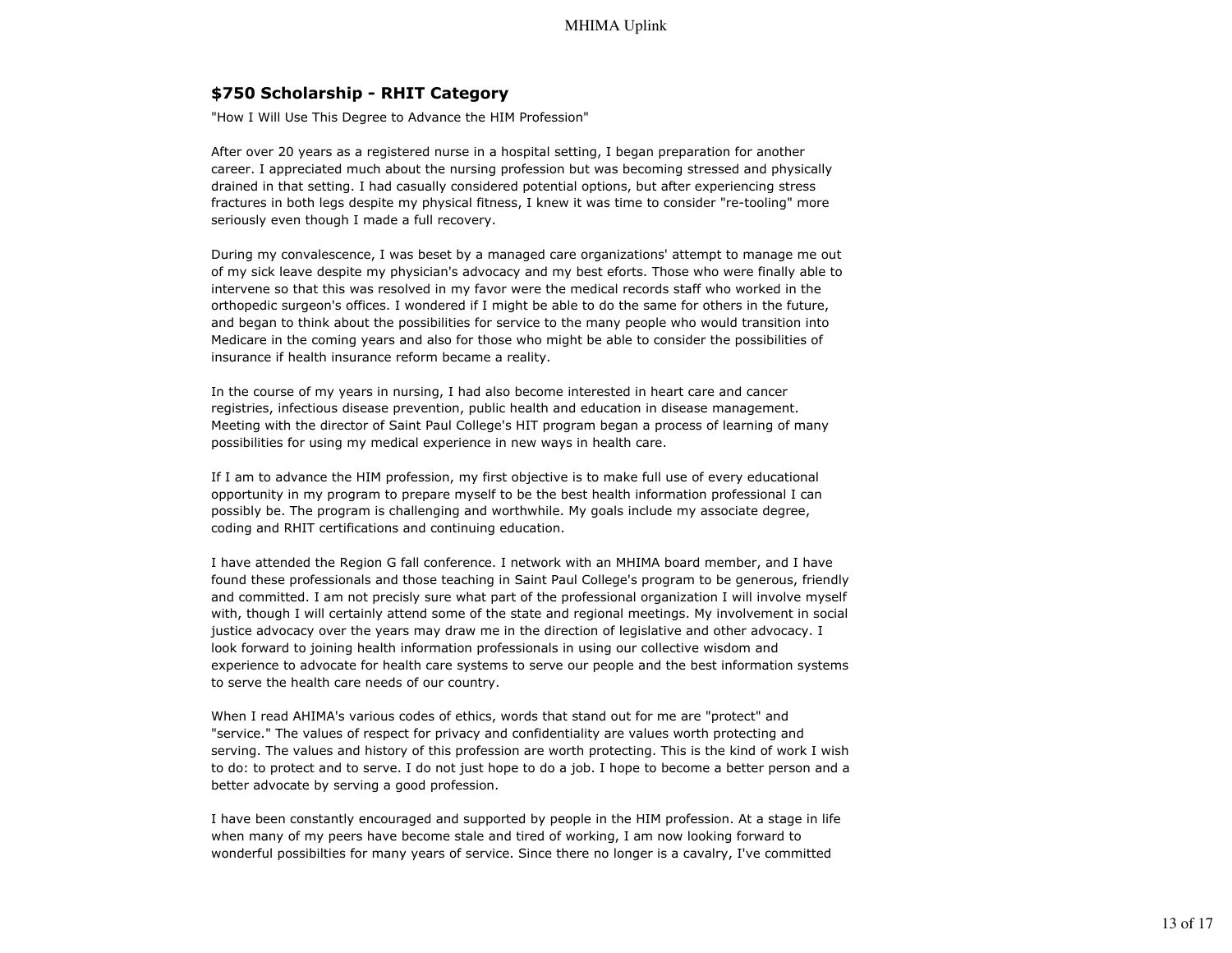myself to preparing as well as I am able for a career in the field of health information and I think it may be just as exciting.

Back to Top

# **Scholarship Essay - Krista Kalthoff The College of St. Scholastica**

### **\$1000 Scholarship - RHIA Category**

"How I Will Use This Degree to Advance the HIM Profession"

The most significant way that I could use my degree to advance the Health Information Management (HIM) Profession would be by promoting awareness and deepening understanding about the role that HIM professionals fill in today's various healthcare settings. Recently as an intern at Essentia Health in Duluth, Minnesota, I provided end user support for physicians and nurses during and after go-live of their Encompass electronic health record (EHR). As I talked with them, and answered questions pertaining to my background, many people had never heard of HIM. Most physicians and nurses only had blank stares after I stated that my major was HIM, exemplifying HIM's unfamiliarity. I tried to correlate my major with functions that healthcare providers categorize with the Health Information Services (HIS) department at Essentia. Overall, those providing direct patient care had a misunderstanding of HIS and its role.

As healthcare implements ICD-10, there will be a definite opportunity for HIM professionals to step into the education role specifically. Those in HIM, including myself, should use this occasion to present education information through classes and/or meetings on how different users are affected by ICD-10 changes. By going through the workflow including HIS's role in ICD-10, thoseo providing direct patient care will have a better grasp on how HIS is tied in with them. HIS can help to smooth out the fears associated with the change. Others in turn would clearly see HIM professionals in a brighter light recognizing HIS's impact in a time of stress.

Another way that I could advance both the HIM profession and the medical facility would be to use the degree's skill set to make the medical facility more efficient. HIM's ability to manage the coding workflow directly leads to accurate coding; therefore, the statistics derived from coding are more reliable. This information is vital in today's economy, because having this knowledge will better allocate resources based on the needs of the patient population. Increasing customer service to patients will positively impact patients and also the medical facility. HIM professionals leading this quality improvement initiative will represent an aspect of why HIM professionals are valuable and the role they play.

It is important for physicians and nurses to know more than just where HIS is located in a medical facility, but why they are there and how this differes from the stigma of just being policemen. Understanding the true role of HIM professionals will foster a better relationship with those providing direct patient care and others. Leading educational workshops, increasing efficiency and looking for ways to increase customer service to both patients and internal employees will make HIM an integral part of healthcare and this, in and of itself, raises awareness and appreciation of HIM's capacity.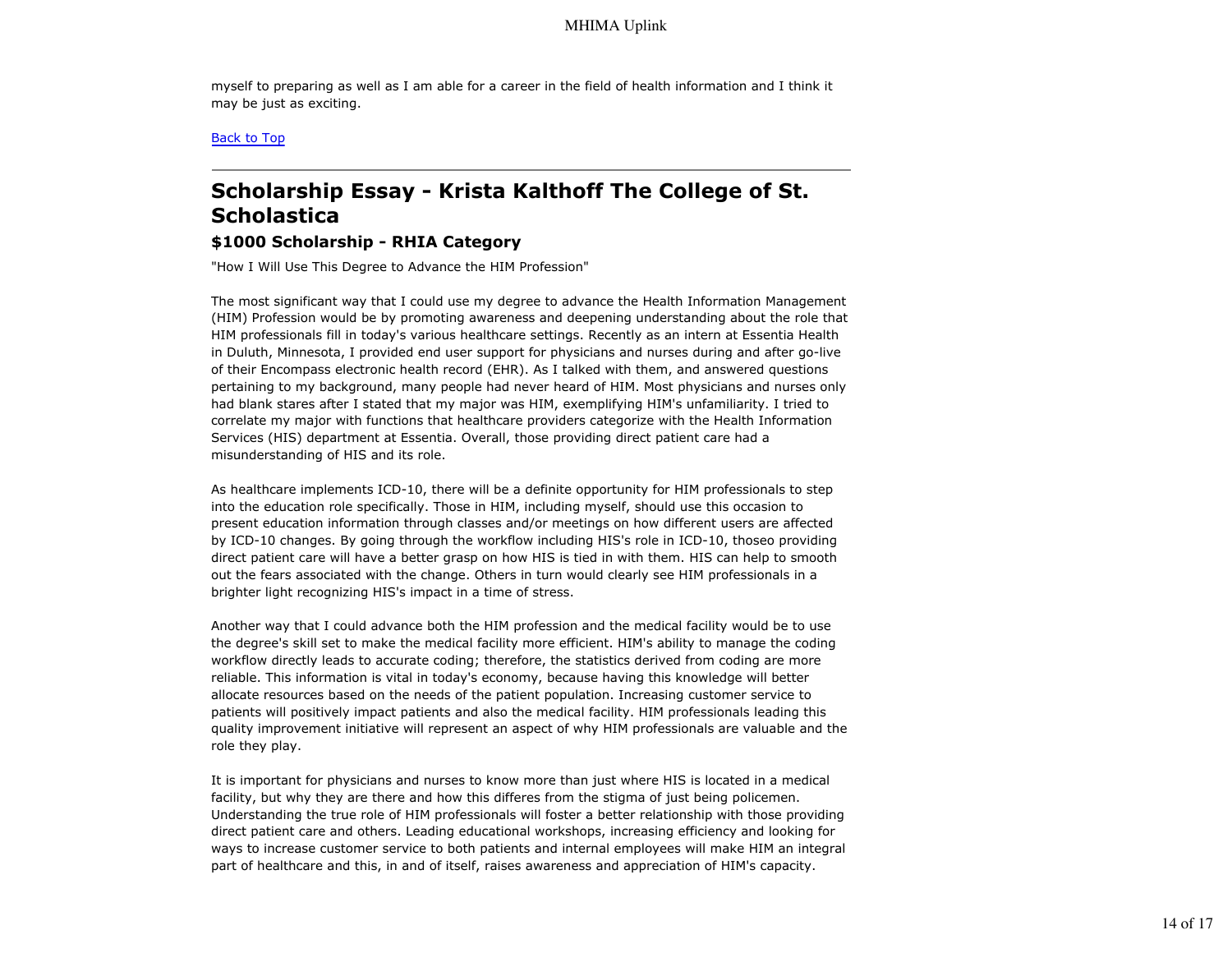#### Back to Top

# **Scholarship Essay - Roxanne Timmerman The College of St. Scholastica**

### **\$750 Scholarship - Master's Category**

"How I Will Use This Degree to Advance the HIM Profession"

I have been a full time student in the Health Information Management, Master of Science program at The College of St. Scholastica for almost two full years now. I am already applying the knowledge I have gained from classes such as medical vocabularies and classifications, data governance, and decision support in my day to day responsibilities. I am able to understand and contribute to issue resolution and at times educate others along the way.

The HIM Master of Science degree will allow me to advance our profession by increasing the visibility and importance of having an HIM professional as an integral part of the team leading the management of electronic health information. Electronic health records (EHRs) are being implemented at an accelerated rate around the country due to government incentives. Facilities are working fervently in their attempt to meet implementation timelines. Detailed workflow analysis of current processes needs to be completed prior to EHR implementation. These processes then need to be adapted to the electronic environment. The analytical and detailed thinking of the health information professional is critical at this point in the implementation process. There are many areas in the day to day movement of patient information we have knowledge of that others on the team may not consider. We know what steps are involved from the point of the physician dictating a visit until it becomes an authenticated, legal document. One simple example involves documentation having incomplete areas or blanks in the note due to the transcriptionist being unable to understand what was dictated. Processes need to be developed and agreed upon related to the upload of "incomplete" information to the EHR, and how the physician will be alerted to this fact prior to signing the document. Some may jump to the conclusion the document should not be sent to the EHR prior to missing information being included, unmindful of the fact that now the information is unavailable for patient care since the hardcopy is no longer available to the provider. We need to act as the liaison between the end user and the technical support in suggesting ways to modify processes and fill the gaps as we move from the paper world to patient information being completely electronic.

The electronic health record is presenting all of us the opportunity to advance our profession as long as we are willing to step up to the opportunities that present themselves or create opportunities for ourselves. We have a knowledge base that encompasses all areas of healthcare including analysis of electronic information, ensuring the integrity of that information, process analysis and health information exchange, just to name a few. I am willing to accept those challenges as well as call upon my peers to join me in the many new roles we are capable of filling and will be asked to fill as health care facilities understand the depth of our knowledge and potential contributions to managing electronic health information.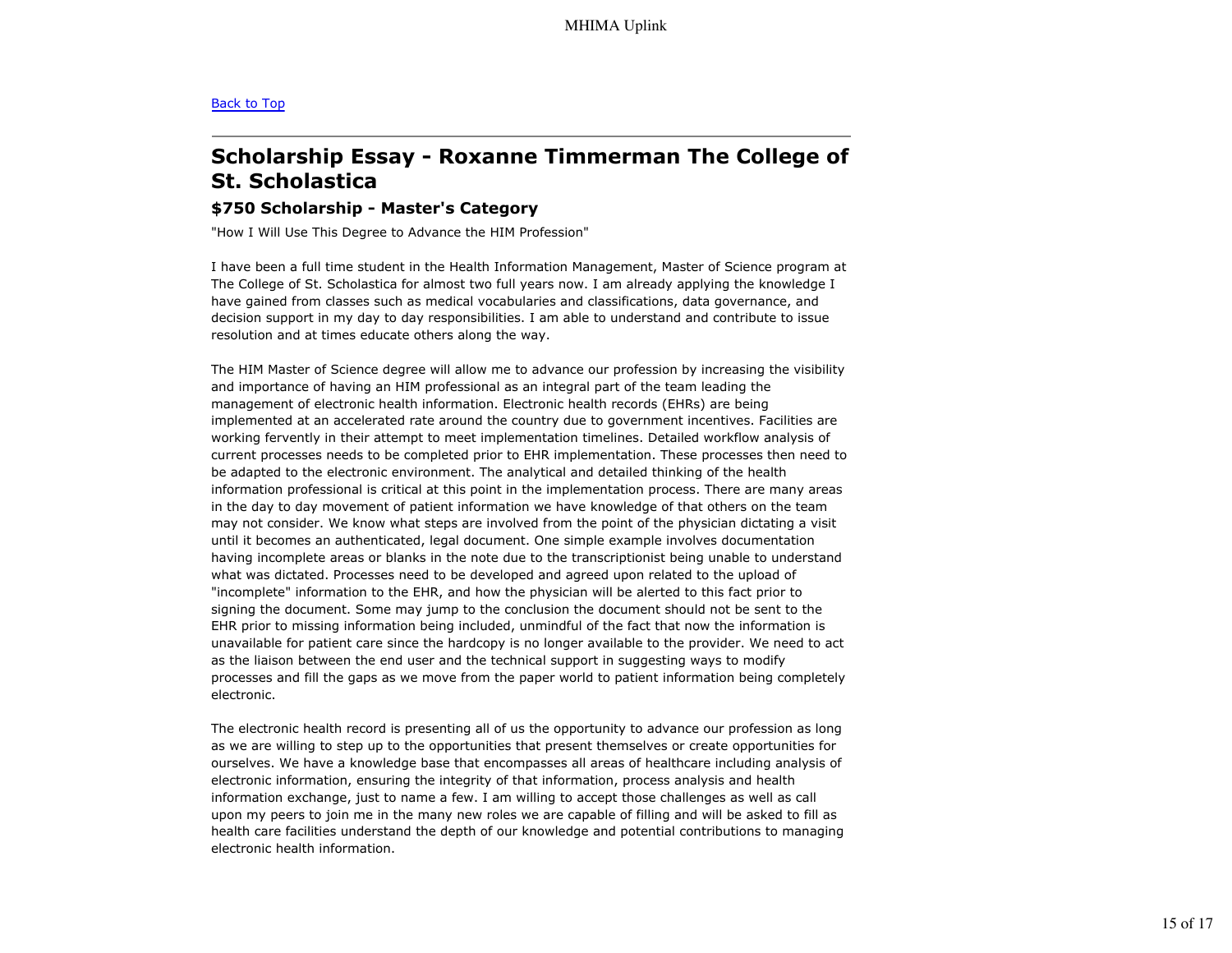#### Back to Top

# **Scholarship Essay - Laura Blabac The College of St. Scholastica**

#### **\$1500 Scholarship - Master's Category**

"How I Will Use This Degree to Advance the HIM Profession"

The Master's degree I am soon to complete is a dual Master's degree in Health Information Management and IT Leadership, which leaves quite the range to consider as I contemplate the direction my degree and work will take me. An esteemed colleague once suggested that one way to decide upon a career path among the myriad available within the health information management profession was to ask, "What do you want your legacy to be?" Still a daunting question yet filled with exciting possibilities, it is within this framework that I consider the answer on how I will use the degree to advance the HIM profession.

As health information technology and computing power continue to develop, one of my goals is to work to establish an environment that positions the HIM profession in a leadership role within the healthcare IT. The dynamic environment of healthcare today requires knowledge of health information and health information management that traditionally-trained information technologists are not prepared for. It requires as well a level of commitment and dedication to data quality improvement and redesign of information management practices, in order to optimize the information available to physicians, their patients and the overall public. Most of all, however, it requires a "seat at the table" as the decisions are made that affect how health information and health informatics can be used, both organizationally and nationally.

A secondary goal is related to the idea of patient empowerment: I want to advance patient/consumer education about healthcare information management through development of personal health records, effectively investing in their own health through knowledge gained from increased and efficient information access. For the shift toward patient-centered care to more fully occur, a patient must be an equal player on the care team they are involved with, which can only be removed by "lifting the veil of mystery" about what is in their health records, and providing them with the information that is needed at the time it is needed for personal decision-making.

A firm believer in Winston Churchill's maxim, "We make a living by what we get, we make a life by what we give," another way I will be using this degree to advance the HIM profession will be through involvement and volunteerism in the health information management association at various levels. Part of my future intent is to present ideas and inspire ideals through presentation to HIM professionals, and to recruit for and teach future generations of HIM professionals, to encourage futuristic thinking about how technology can support the efficiency and cost-effectiveness that the healthcare industry needs, while advancing what it can do to shape health information that can be used to improve clinical care and outcomes.

It's a hefty list (and does not begin to cover my aspirations to publication). How does all this relate to how I will advance the HIM profession? In summary, I hope to use my degree to advance the